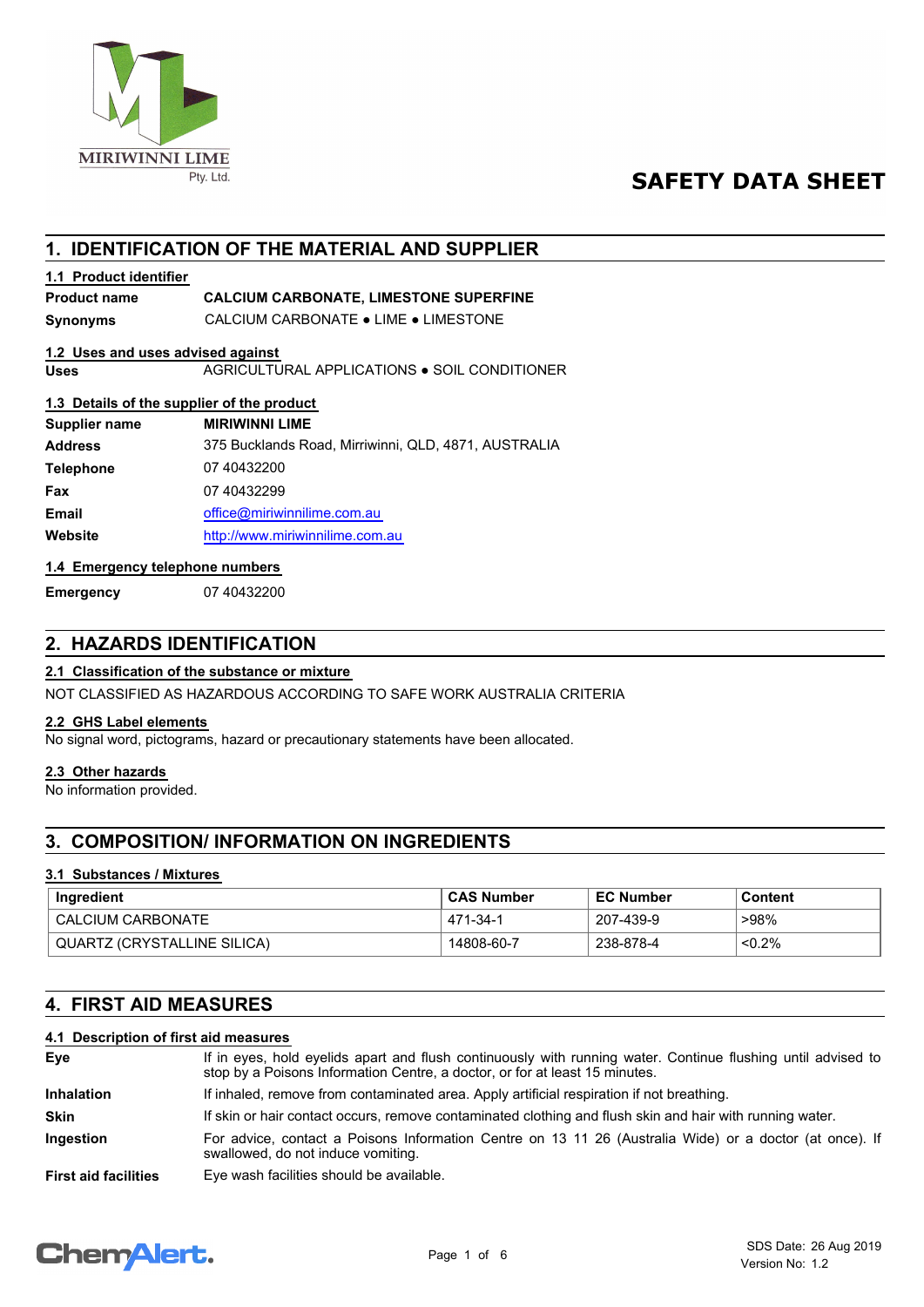### **4.2 Most important symptoms and effects, both acute and delayed**

See Section 11 for more detailed information on health effects and symptoms.

### **4.3 Immediate medical attention and special treatment needed**

Treat symptomatically.

## **5. FIRE FIGHTING MEASURES**

### **5.1 Extinguishing media**

Use an extinguishing agent suitable for the surrounding fire.

### **5.2 Special hazards arising from the substance or mixture**

Non flammable. May evolve toxic gases if strongly heated.

### **5.3 Advice for firefighters**

No fire or explosion hazard exists.

### **5.4 Hazchem code**

None allocated.

# **6. ACCIDENTAL RELEASE MEASURES**

### **6.1 Personal precautions, protective equipment and emergency procedures**

Wear Personal Protective Equipment (PPE) as detailed in section 8 of the SDS.

### **6.2 Environmental precautions**

Prevent product from entering drains and waterways.

### **6.3 Methods of cleaning up**

If spilt, collect and reuse where possible. If reuse is not possible, contain spillage, then collect and place in suitable containers for disposal. Avoid generating dust.

### **6.4 Reference to other sections**

See Sections 8 and 13 for exposure controls and disposal.

# **7. HANDLING AND STORAGE**

### **7.1 Precautions for safe handling**

Before use carefully read the product label. Use of safe work practices are recommended to avoid eye or skin contact and inhalation. Observe good personal hygiene, including washing hands before eating. Prohibit eating, drinking and smoking in contaminated areas.

### **7.2 Conditions for safe storage, including any incompatibilities**

Store in a cool, dry, well ventilated area, removed from incompatible substances and foodstuffs. Ensure containers are adequately labelled, protected from physical damage and sealed when not in use.

### **7.3 Specific end uses**

No information provided.

# **8. EXPOSURE CONTROLS / PERSONAL PROTECTION**

### **8.1 Control parameters**

### **Exposure standards**

| Ingredient                                     | Reference        | TWA             |                   | <b>STEL</b>     |                   |
|------------------------------------------------|------------------|-----------------|-------------------|-----------------|-------------------|
|                                                |                  | ppm             | mq/m <sup>3</sup> | ppm             | ma/m <sup>3</sup> |
| Calcium carbonate (Limestone, Marble, Whiting) | <b>SWA JAUSI</b> | --              | 10                | $\qquad \qquad$ | $- -$             |
| Quartz (respirable dust)                       | <b>SWA JAUSI</b> | $\qquad \qquad$ |                   | $\qquad \qquad$ | $\qquad \qquad$   |

### **Biological limits**

No biological limit values have been entered for this product.

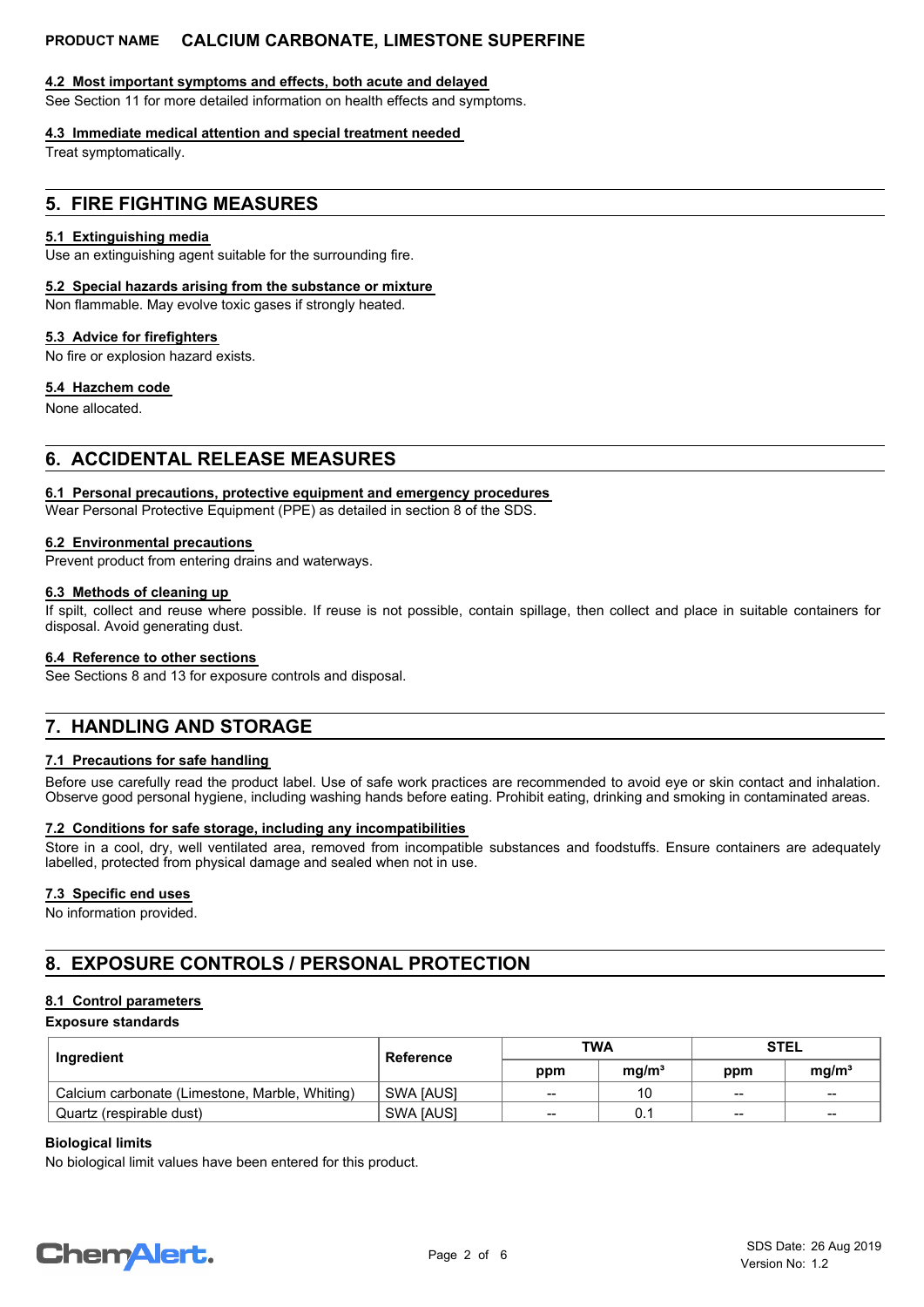### **8.2 Exposure controls**

Avoid inhalation. Use in well ventilated areas. Where an inhalation risk exists, mechanical extraction ventilation is recommended. Maintain dust levels below the recommended exposure standard. **Engineering controls**

#### **PPE**

| Eye / Face  | Wear dust-proof goggles.                                                                       |
|-------------|------------------------------------------------------------------------------------------------|
| Hands       | When using large quantities or where heavy contamination is likely, wear PVC or rubber gloves. |
| <b>Body</b> | When using large quantities or where heavy contamination is likely, wear coveralls.            |
| Respiratory | Where an inhalation risk exists, wear a Class P1 (Particulate) respirator.                     |



# **9. PHYSICAL AND CHEMICAL PROPERTIES**

### **9.1 Information on basic physical and chemical properties**

| Appearance                       | <b>WHITE POWDER</b>                 |
|----------------------------------|-------------------------------------|
| Odour                            | <b>ODOURLESS</b>                    |
| <b>Flammability</b>              | <b>NON FLAMMABLE</b>                |
| <b>Flash point</b>               | <b>NOT RELEVANT</b>                 |
| <b>Boiling point</b>             | <b>DECOMPOSES</b>                   |
| <b>Melting point</b>             | $825^{\circ}$ C                     |
| <b>Evaporation rate</b>          | NOT AVAILABLE                       |
| рH                               | 9.2                                 |
| <b>Vapour density</b>            | <b>NOT AVAILABLE</b>                |
| <b>Specific gravity</b>          | 2.7                                 |
| Solubility (water)               | <b>INSOLUBLE</b>                    |
| Vapour pressure                  | <b>NOT AVAILABLE</b>                |
| <b>Upper explosion limit</b>     | <b>NOT RELEVANT</b>                 |
| Lower explosion limit            | <b>NOT RELEVANT</b>                 |
| <b>Partition coefficient</b>     | <b>NOT AVAILABLE</b>                |
| <b>Autoignition temperature</b>  | <b>NOT AVAILABLE</b>                |
| <b>Decomposition temperature</b> | <b>NOT AVAILABLE</b>                |
| <b>Viscosity</b>                 | <b>NOT AVAILABLE</b>                |
| <b>Explosive properties</b>      | <b>NOT AVAILABLE</b>                |
| <b>Oxidising properties</b>      | <b>NOT AVAILABLE</b>                |
| <b>Odour threshold</b>           | <b>NOT AVAILABLE</b>                |
| 9.2 Other information            |                                     |
| <b>Bulk density</b>              | 1.0 g/cc (loose); 1.6 g/cc (tapped) |
|                                  |                                     |

# **10. STABILITY AND REACTIVITY**

### **10.1 Reactivity**

Calcium carbonate reacts with acids and acidic salts to generate gaseous carbon dioxide with effervescence (bubbling). The reaction with concentrated solutions of acids is rapid and exothermic. The effervesence can create extensive foaming. Ignites on contact with fluorine.

### **10.2 Chemical stability**

Stable under recommended conditions of storage.

### **10.3 Possibility of hazardous reactions**

Polymerization will not occur.

### **10.4 Conditions to avoid**

Avoid heat, sparks, open flames and other ignition sources.

### **10.5 Incompatible materials**

Incompatible with acids (e.g. nitric acid), fluorine, aluminium (hot) and ammonium salts.

# **ChemAlert.**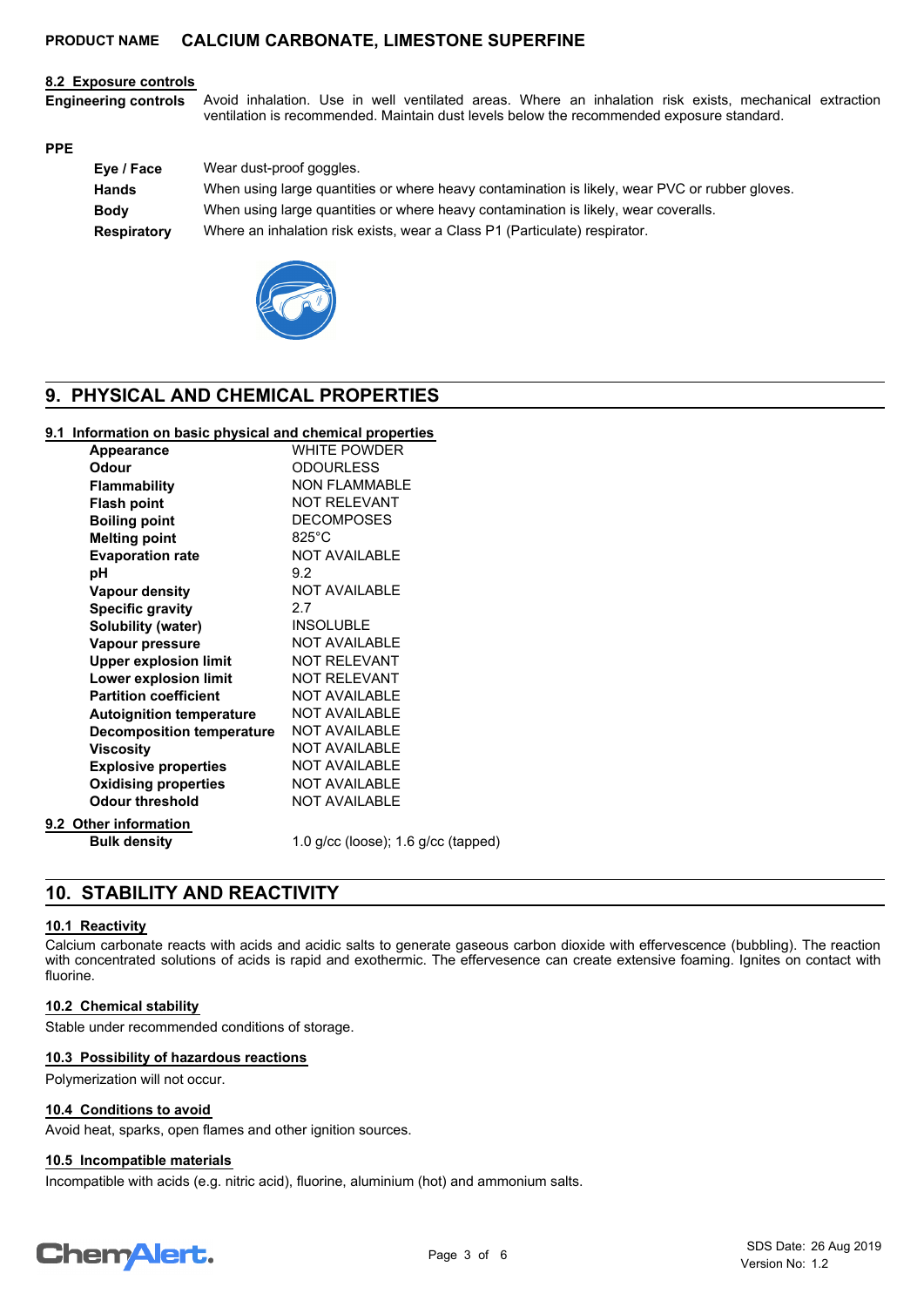### **10.6 Hazardous decomposition products**

May evolve toxic gases if heated to decomposition.

# **11. TOXICOLOGICAL INFORMATION**

### **11.1 Information on toxicological effects**

This product is expected to be of low acute toxicity. Under normal conditions of use, adverse health effects are not anticipated. **Acute toxicity**

### **Information available for the ingredients:**

| Ingredient                         |                                                                                                                                                                                                                                                                                               | Oral LD50                                                                                          | Dermal LD50        | <b>Inhalation LC50</b> |
|------------------------------------|-----------------------------------------------------------------------------------------------------------------------------------------------------------------------------------------------------------------------------------------------------------------------------------------------|----------------------------------------------------------------------------------------------------|--------------------|------------------------|
| <b>CALCIUM CARBONATE</b>           |                                                                                                                                                                                                                                                                                               | > 2000 mg/kg (rat)                                                                                 | > 2000 mg/kg (rat) | $>$ 3.0 ma/L           |
| <b>Skin</b>                        | Not classified as a skin irritant. Prolonged or repeated contact may result in mild irritation and rash.                                                                                                                                                                                      |                                                                                                    |                    |                        |
| Eye                                |                                                                                                                                                                                                                                                                                               | Not classified as an eye irritant. Contact may result in mild irritation, lacrimation and redness. |                    |                        |
| <b>Sensitisation</b>               | Not classified as causing skin or respiratory sensitisation.                                                                                                                                                                                                                                  |                                                                                                    |                    |                        |
| <b>Mutagenicity</b>                | Insufficient data available to classify as a mutagen.                                                                                                                                                                                                                                         |                                                                                                    |                    |                        |
| Carcinogenicity                    | Crystalline silica is classified as carcinogenic to humans (IARC Group 1). However, there is a body of<br>evidence supporting the fact that increased cancer risk would be limited to people already suffering from<br>silicosis.                                                             |                                                                                                    |                    |                        |
| <b>Reproductive</b>                | Insufficient data available to classify as a reproductive toxin.                                                                                                                                                                                                                              |                                                                                                    |                    |                        |
| STOT - single<br>exposure          | Not classified as causing organ damage from single exposure.                                                                                                                                                                                                                                  |                                                                                                    |                    |                        |
| <b>STOT</b> - repeated<br>exposure | Not classified as causing organ damage from repeated exposure. Repeated exposure to crystalline silica<br>may cause lung fibrosis (silicosis), however due to the low levels of respirable crystalline silica in this<br>product, adverse health effects are not anticipated with normal use. |                                                                                                    |                    |                        |
| <b>Aspiration</b>                  | Not relevant.                                                                                                                                                                                                                                                                                 |                                                                                                    |                    |                        |

## **12. ECOLOGICAL INFORMATION**

### **12.1 Toxicity**

Calcium carbonate occurs naturally in a wide variety of substances including limestone, marble and egg shells. It is not anticipated to cause adverse environmental effects.

### **12.2 Persistence and degradability**

Dissolved calcium carbonate dissociates into calcium and carbonate ions. Calcium ions will be assimilated by living organisms in the water and the carbonate will become part of the carbon cycle.

### **12.3 Bioaccumulative potential**

This product does not bioaccumulate.

### **12.4 Mobility in soil**

Due to its limited solubility, calcium carbonate precipitates and deposits on the sediment.

### **12.5 Other adverse effects**

No information provided.

### **13. DISPOSAL CONSIDERATIONS**

### **13.1 Waste treatment methods**

- Ensure product is covered with moist soil to prevent dust generation and dispose of to approved Council landfill. Contact the manufacturer/supplier for additional information (if required). **Waste disposal**
- Legislation **Dispose of in accordance with relevant local legislation.**

# **14. TRANSPORT INFORMATION**

### **NOT CLASSIFIED AS A DANGEROUS GOOD BY THE CRITERIA OF THE ADG CODE, IMDG OR IATA**

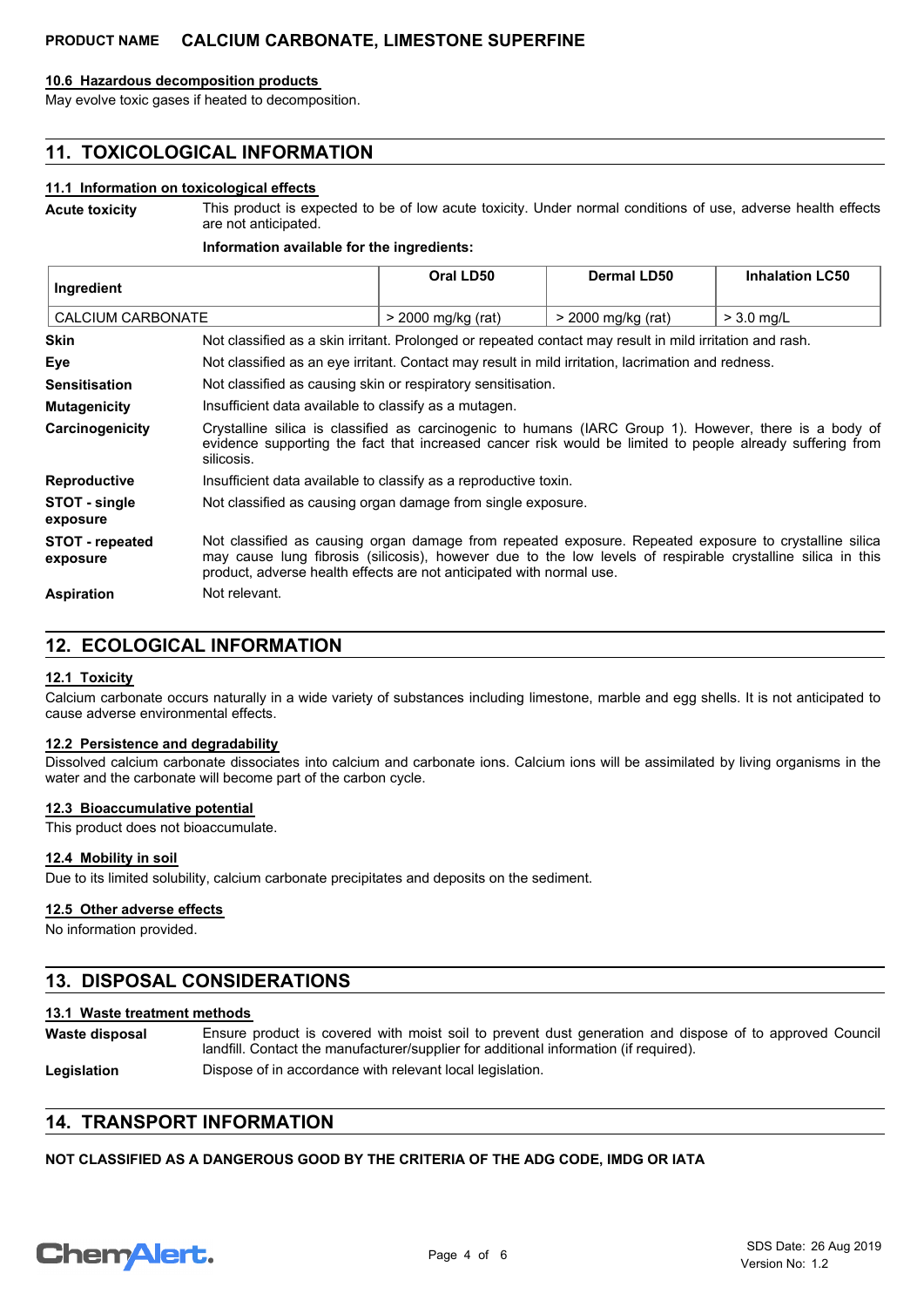|                                     | <b>LAND TRANSPORT (ADG)</b> | <b>SEA TRANSPORT (IMDG / IMO)</b> | AIR TRANSPORT (IATA / ICAO) |
|-------------------------------------|-----------------------------|-----------------------------------|-----------------------------|
| 14.1 UN Number                      | None allocated.             | None allocated.                   | None allocated.             |
| 14.2 Proper<br><b>Shipping Name</b> | None allocated.             | None allocated.                   | None allocated.             |
| 14.3 Transport<br>hazard class      | None allocated.             | None allocated.                   | None allocated.             |
| 14.4 Packing Group                  | None allocated.             | None allocated.                   | None allocated.             |

### **14.5 Environmental hazards**

No information provided.

#### **14.6 Special precautions for user**

**Hazchem code** None allocated.

### **15. REGULATORY INFORMATION**

#### **15.1 Safety, health and environmental regulations/legislation specific for the substance or mixture**

A poison schedule number has not been allocated to this product using the criteria in the Standard for the Uniform Scheduling of Medicines and Poisons (SUSMP). **Poison schedule**

Safework Australia criteria is based on the Globally Harmonised System (GHS) of Classification and Labelling of Chemicals. **Classifications**

#### **AUSTRALIA: AICS (Australian Inventory of Chemical Substances)** All components are listed on AICS, or are exempt. **Inventory listings**

# **16. OTHER INFORMATION**

RESPIRATORS: In general the use of respirators should be limited and engineering controls employed to avoid exposure. If respiratory equipment must be worn ensure correct respirator selection and training is undertaken. Remember that some respirators may be extremely uncomfortable when used for long periods. The use of air powered or air supplied respirators should be considered where prolonged or repeated use is necessary. **Additional information**

> EXPOSURE CONTROL: If utilised in a closed system the potential for over exposure is reduced. If not used in a closed system, local exhaust ventilation is recommended to control exposure. Provide eye wash and safety shower in close proximity to points of potential exposure. Where the potential for an inhalation risk exists, an approved respirator may be required. Do not eat, store, consume food, tobacco or drink in areas where product is used.

PERSONAL PROTECTIVE EQUIPMENT GUIDELINES:

The recommendation for protective equipment contained within this report is provided as a guide only. Factors such as form of product, method of application, working environment, quantity used, product concentration and the availability of engineering controls should be considered before final selection of personal protective equipment is made.

#### HEALTH EFFECTS FROM EXPOSURE:

It should be noted that the effects from exposure to this product will depend on several factors including: form of product; frequency and duration of use; quantity used; effectiveness of control measures; protective equipment used and method of application. Given that it is impractical to prepare a report which would encompass all possible scenarios, it is anticipated that users will assess the risks and apply control methods where appropriate.